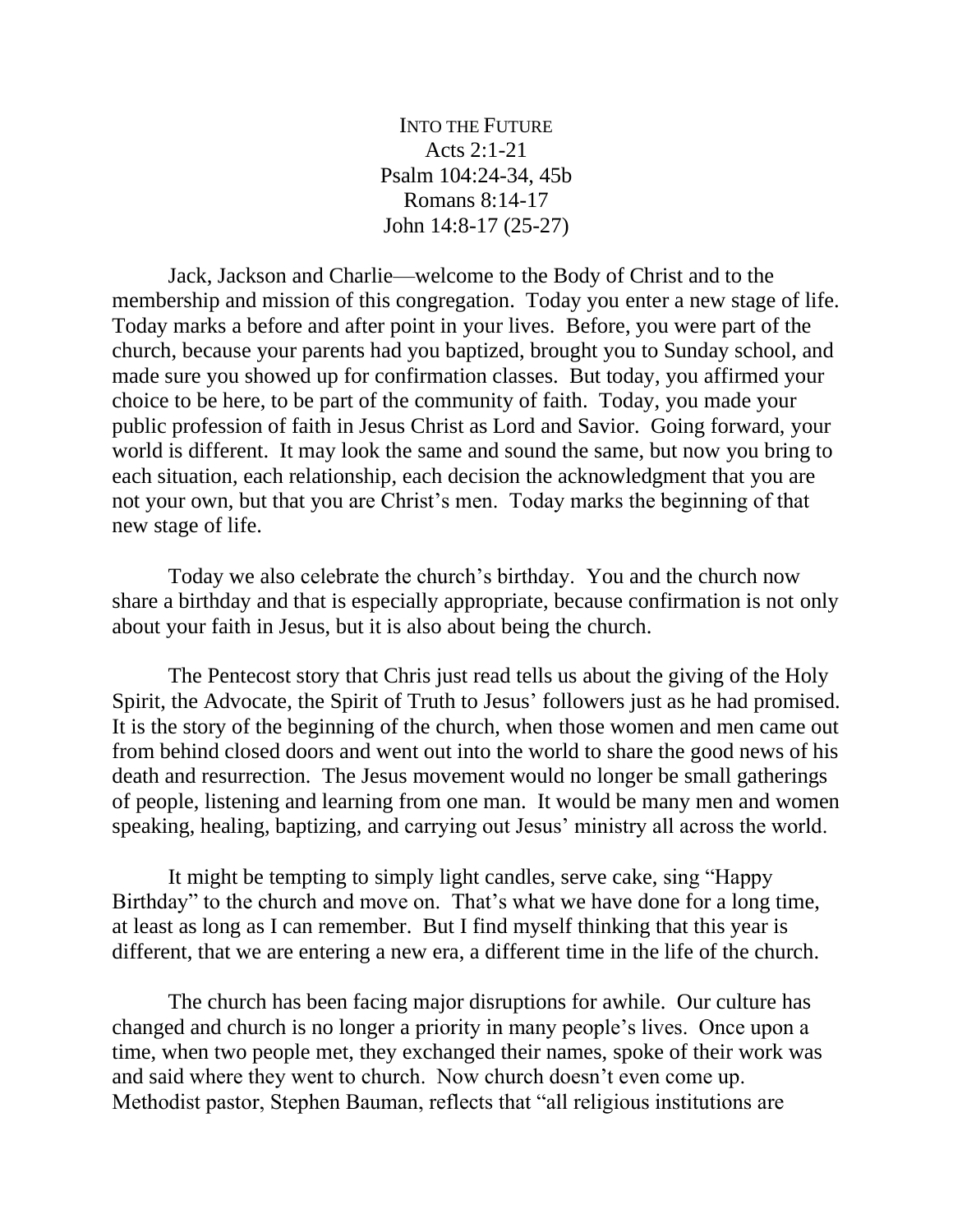facing disruption in the current cultural whirlwind." Just 15 years ago, according to the Pew Research Center, Christians outnumbered "nones"—that is, people who described themselves as atheists or agnostics or nothing in particular. Christians outnumbered them by almost five to one. Just before the pandemic, that ratio was two to one. At that rate, with the nones climbing about 1 percent every two years, they will soon be the largest religious demographic in America.<sup>ii</sup>

But I suspect the pandemic has heightened that number. Covid forced us into lockdown and we, like all congregations, scrambled. We had to figure out how to do church when we couldn't be together in person. Even now, when we can gather in person, more people worship with us on line than in the sanctuary some Sundays three times more people. Don't get me wrong. I am glad that all of you, who are watching, are doing so and I pray that you are being fed and renewed by worship. Someone asked me just last week if we plan to shut down the streaming of our service in an attempt to force people back into the sanctuary. "Of course not," I said. "We want to reach people with the good news however we can."

That said, however, the church is faced with a lot of questions. Will people eventually come back in person? How do we create a community between those in the sanctuary and those at home? What does it mean to be the body of Christ here and now?

Since its beginning, the church has had such questions. At the time of the first Pentecost, the followers of Jesus had experienced the presence of the resurrected Christ, and while they had heard his charge to witness to his resurrection and his promise to send the Holy Spirit, they weren't sure what all of that meant. They didn't know what, if anything, they were supposed to be doing. Their world was still marked by poverty, struggle, and the sound of Roman armor clanking in the streets of Jerusalem. Jesus had not been the kind of king they thought they needed. The future was uncertain. So they had hidden away and waited.

It was to this uncertain group, that the Spirit did indeed come. The Spirit, who swept across the chaotic void at creation, who gave courage and words to the prophets, who filled the womb of Mary, who descended on Jesus at his baptism this same Spirit swept into that room, blew open the doors and drove those frightened people out into the world with news of the crucified and risen Christ. That potent Spirit empowered them to live the new life of love and compassion,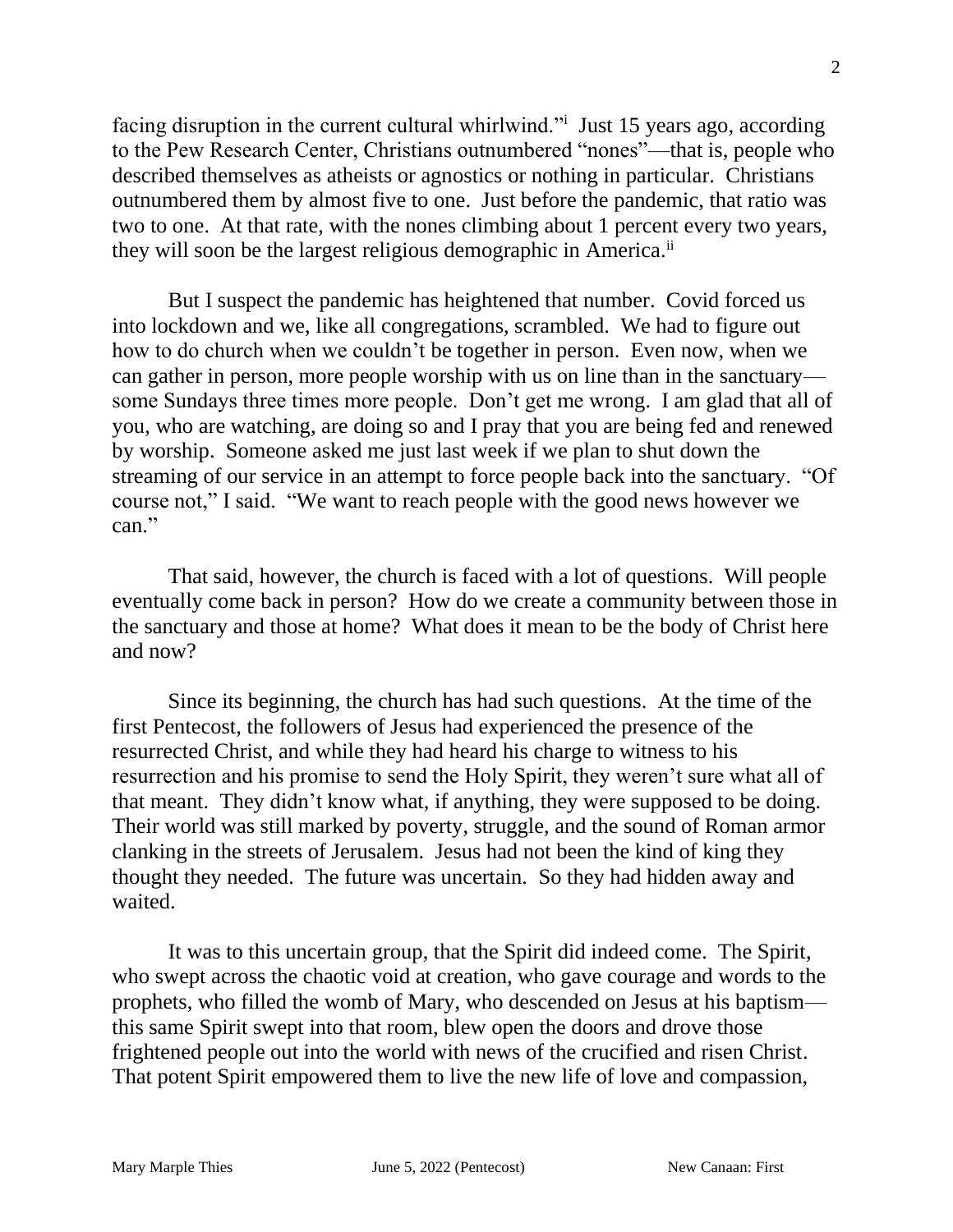justice and service, which Jesus himself taught and modeled. And so the church was born.

Jack, Jackson and Charlie—you have chosen to join the church, which was born with fire and wind, with dramatic action and bold words. But the church has faced challenges and difficulty, too. Some day you will find it good to know that the church has gone through hard times, because there will be days when you, too, will find it difficult to know what God wants of you. You may feel like your world is falling apart or that God has abandoned you or, at the very least, isn't listening to your prayers. You may question what your future will be like or think you are unworthy to be called a follower of Christ. Your ancestors in the faith who huddled together in that room 2000 years ago would surely have welcomed you if you came to them with those feelings and questions, because it was the same for them. In fact, the folks sitting around you this morning also welcome you because we too know those feelings and wrestle with the same questions. We know what it is to be bewildered and worried and questioning as individuals and as the church.

It would be nice to know what to expect, to have blueprints for the future, to have clear answers for our lives and for the life of the church, but we don't. What we do have are some gifts to sustain us as we try to discern God's plan for us.

While we try to faithfully live into that future, we can emulate those first followers—we can pray. We are told they devoted themselves to prayer.<sup>iii</sup> Prayer is the way we maintain our relationship with God, stay open to God's leading, discover God's guidance and support, and acknowledge our need for what only God can give. Prayer helps us to live in expectation that God will give what is needed for us to move forward into God's future. In the intimacy of prayer, we can turn away from thinking it all rests on us—success, fulfillment, perfection and be remade as God's beloved children. Prayer connects and reconnects us to Christ's promise that even when things are about as terrible as they can be, that the Spirit is in us, that we are in the Spirit, and that nothing can remove us from the Spirit.

We have prayer and we also have each other. One of the little details given us about that first Pentecost is that "[Jesus's followers] were all together in one place."<sup>iv</sup> They stayed together and prayed together because Jesus told them to, and with the gift of the Holy Spirit, they discovered that their faith was nourished and nurtured in that community. They learned the difficult lessons of loving one another. They learned to share what they had, to help those who didn't have enough, and, together, to be joyful and generous.<sup>v</sup>